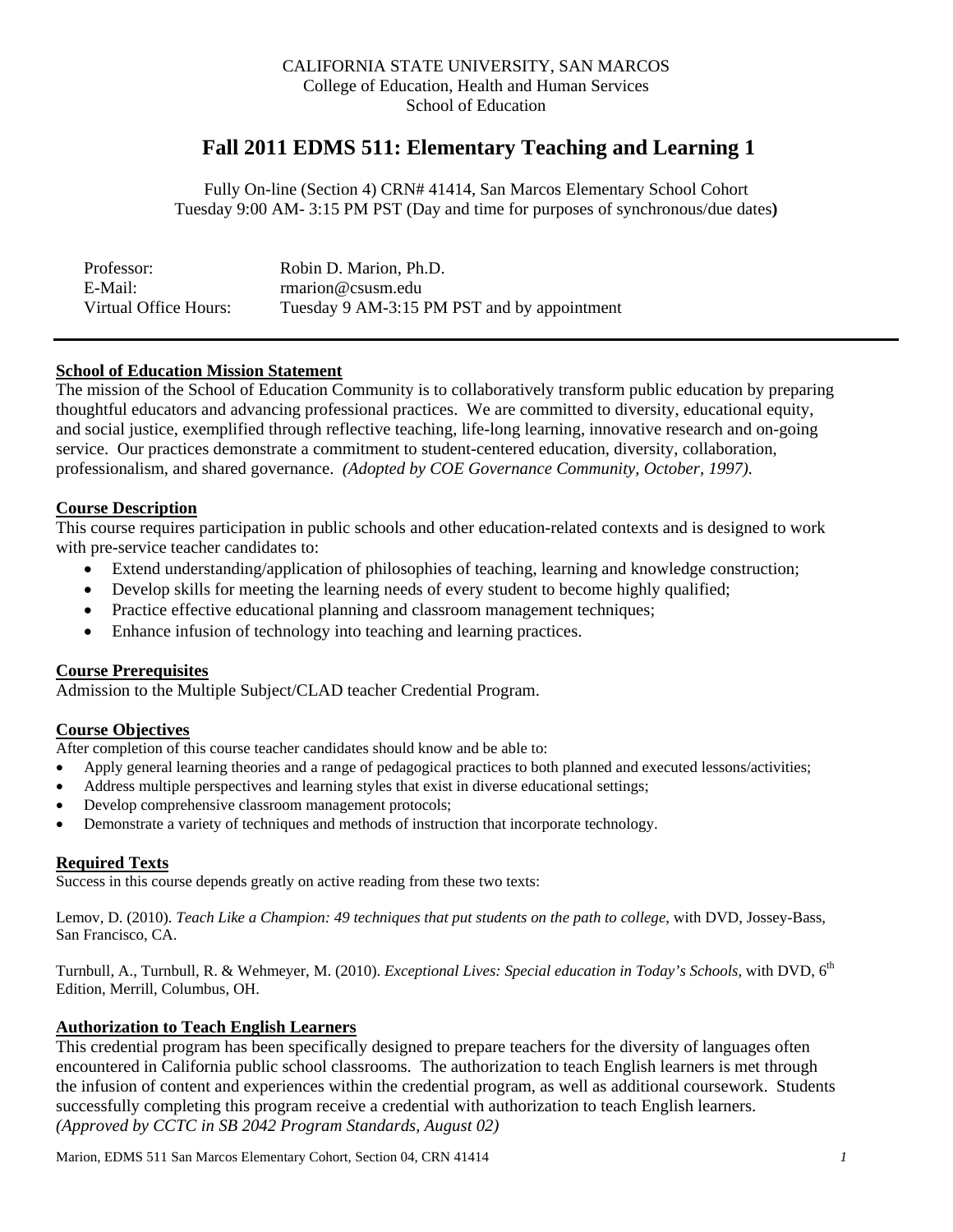# **STUDENT LEARNING OUTCOMES**

# **Teacher Performance Expectation (TPE) Competencies**

The course objectives, assignments, and assessments have been aligned with the CTC standards for a Multiple Subject Credential. This course is designed to help teachers seeking a California teaching credential to develop the skills, knowledge, and attitudes necessary to assist schools and districts in implementing effective programs for all students. The successful candidate will be able to merge theory and practice in order to realize a comprehensive and extensive educational program for all students. TPEs directly addressed in this course:

- TPE 6D Engaging and supporting all learners (Exceptional Lives Peer Teaching/Ability Exam, RtI Action Plan)
- TPE 9 Creating & managing effective instructional time (Management Plan Grid, Peer Teaching, Lesson Design Grid)

# **California Teacher Performance Assessment (CalTPA)**

Since July 1, 2008 all California credential candidates must successfully complete a state-approved system of teacher performance assessments (TPA), to be embedded in the credential program of preparation. At CSUSM this assessment system is called the CalTPA or the TPA for short. In order to assist your successful completion of the TPA, a series of informational seminars are offered over the course of the program. TPA related questions and logistical concerns are to be addressed during the seminars. Your attendance at TPA seminars will greatly contribute to your success on the assessment. Additionally, SOE classes use common pedagogical language, lesson plans (lesson designs), and unit plans (unit designs) in order to support and ensure your success on the TPA and more importantly in your credential program. The CalTPA Candidate Handbook, TPA seminar schedule, and other TPA support materials can be found on the SOE website: http://www.csusm.edu/coe/CalTPA/CalTPA.html

# **School of Education Attendance Policy**

 instructor as soon as possible. *(Adopted by the COE Governance Community, December, 1997).* Due to the dynamic and interactive nature of courses in the School of Education, all students are expected to attend all classes and participate actively. At a minimum, students must attend more than 80% of class time, or may not receive a passing grade for the course at the discretion of the instructor. **Individual instructors may adopt more stringent attendance requirements**. Should the student have extenuating circumstances, contact the

If a student misses 20% or is late/leaves early for more than three sessions, the highest possible grade earned will be a "C." Please note you must earn a C+ or better to continue in the credential program. **Notification of absences does not automatically excuse a student from class. It is the responsibility of the student to meet with the instructor and discuss make up of class time or assignments. Any absence without makeup will lower a course grade.** 

# **Students with Disabilities Requiring Reasonable Accommodations**

Students with disabilities who require reasonable accommodations must be approved for services by providing appropriate and recent documentation to the Office of Disabled Student Services (DSS). This office is located in Craven Hall 5205, and can be contacted by phone at (760) 750-4905, or TTY (760) 750-4909. Students authorized by DSS to receive reasonable accommodations should contact their instructor during office hours and will be assured of confidentiality.

# **Course Requirements**

| <b>Total</b>                                                      | 200 points |
|-------------------------------------------------------------------|------------|
| Active Engagement (timely, well developed, respectful)            | 20 points  |
| <b>Abilities Exam</b>                                             | 20 points  |
| Management Plan Grid                                              | 20 points  |
| TPA Lesson Plan Grid                                              | 35 points  |
| Response to Intervention Action Plan                              | 20 points  |
| Peer Teaching Demonstration (Brief Hybrid Workshop/Webquest, or?) | 35 points  |
| Topic Quizzes (1 point each)                                      | 20 points  |
| Session Reflections/Discussion Forums (1 point each)              | 20 points  |
| Course Introduction Ouiz                                          | 5 points   |
| I am fromcourse introduction/picture upload                       | 5 points   |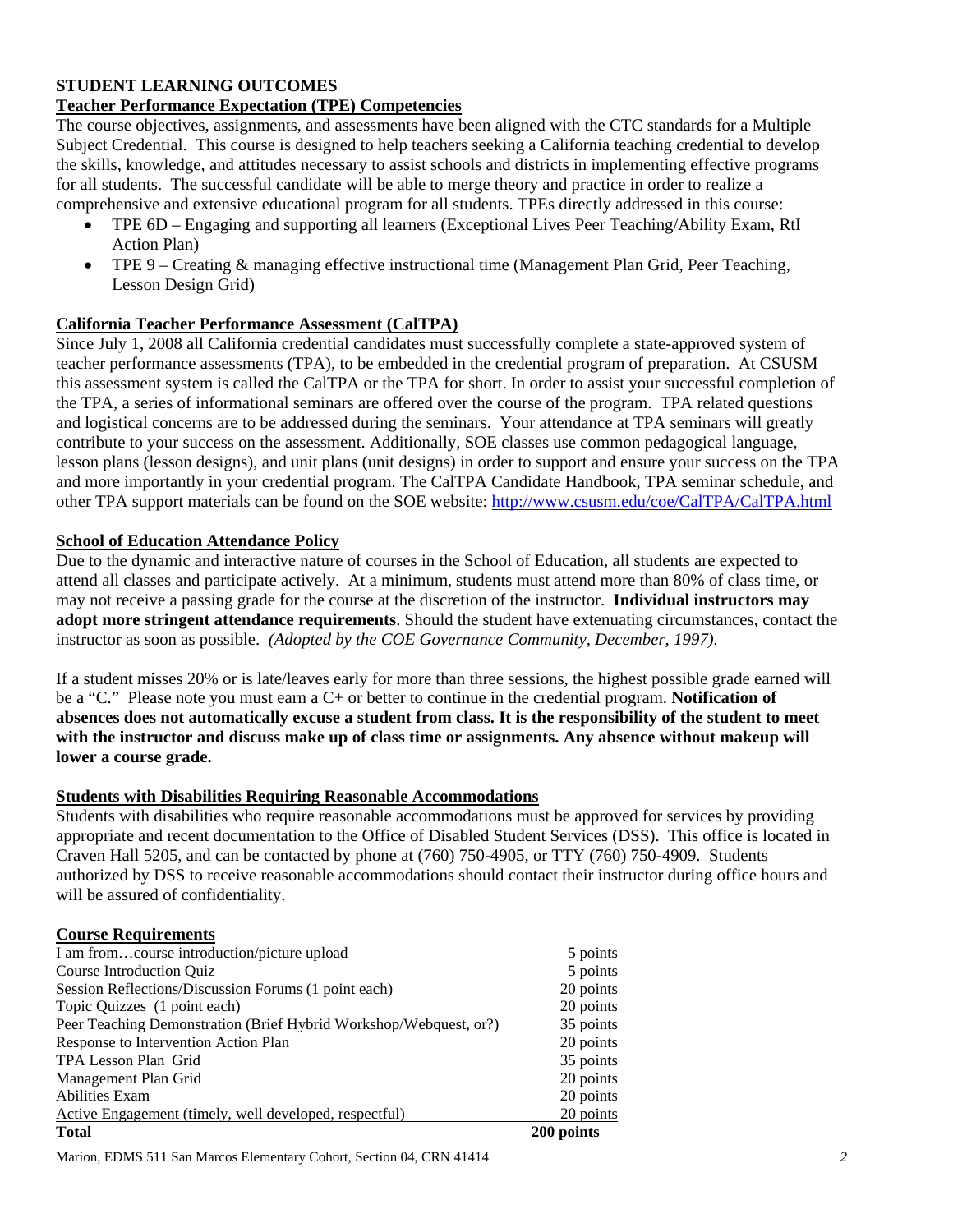# **Grading Standards**

All students must prepare fully for class, since class activities build upon preparatory material. Lack of preparation will impact your learning AND that of your classmates. Readings and homework assignments are listed on the dates on which they are due.

All assignments/activities are expected to be on time. One grade level will be deducted for each class meeting for which it is late (e.g., an "A" assignment that is submitted one class session late will be marked down to a "B"). Unless prior instructor approval is secured, assignments will not be accepted more than one class session after they are due. Exceptions will be handled on a case-by-case basis, as determined by the instructor.

 It is expected that students will proofread and edit their assignments prior to submission. Students will ensure that the text is information, depth of analysis, etc.), and 20% on mechanics (grammar, spelling, format, uniformity of citation, etc.). All error-free (grammar, spelling), and ideas are logically and concisely presented. A grade will be negatively affected as a result of such errors. Each written assignment will be graded approximately 80% on content and context (detail, logic, synthesis of citations, where appropriate, must use American Psychological Association (APA) format. Consult American Psychological Association (APA) Manual,  $5<sup>th</sup>$  edition, for citation guidance.

Grading will also include a component of "professional demeanor." Students will conduct themselves in ways that are generally expected of those who are entering the education profession. This includes but is not limited to:

- Active participation in all class sessions;
- Full completion of readings/link exploration
- Excellent preparation for and quality of discussions/presentations/assignments;
- Respectful participation in all settings/with all individuals (e.g., whole group, small group, forums, emails and with classmates and instructor);
- Punctual submission of assignments.

# **All University Writing Requirement**

In keeping with the All-University Writing Requirement, all 3-unit courses must have a writing component of at least 2,500 words (approximately). This will be met through written assignments.

# **Professional Behavior**

You have entered a professional program, and **your interview for a future position in a school begins now**! All interactions you have with classmates, colleagues in schools, and CSUSM faculty and staff will determine the sort of recommendation you receive in the future! Your dress, tone and demeanor should be patient, caring towards others, respectful, curious, engaged and your level of effort should be maximal! Complete each assignment as if it were determining your future as a teaching professional. The professional habits you learn here will be equally important determinants to the content you take away to your success as a teacher. Think before you act!

# **CSUSM Academic Honesty Policy**

Students will be expected to adhere to standards of academic honesty and integrity, as outlined in the Student Academic Honesty Policy. All written work and oral presentation assignments must be original work, including exams. All ideas/materials that are borrowed from other sources must have appropriate references to the original sources. Any quoted material should give credit to the source and be punctuated with quotation marks.

It is expected that each student will contribute equally to group projects and processes. Plagiarism, taking credit for work by others is unacceptable under any circumstances. If you are in doubt about whether your work is inappropriately paraphrased or plagiarized see the Plagiarism Prevention for Students website: http://library.csusm.edu/plagiarism/index.html. If there are questions about academic honesty, please consult the University catalog.

any student for academic dishonesty in accordance with the general rules and regulations of the university. There will be no tolerance for academic honesty infractions. If you believe there has been an infraction by someone in the class, please bring it to the instructor's attention. The instructor reserves the right to discipline Disciplinary action may include the lowering of grades and/or the assignment of a failing grade for an exam, assignment, or the class as a whole. Incidents of Academic Dishonesty will be reported to the Dean of Students. Sanctions at the University level may include suspension or expulsion from the University.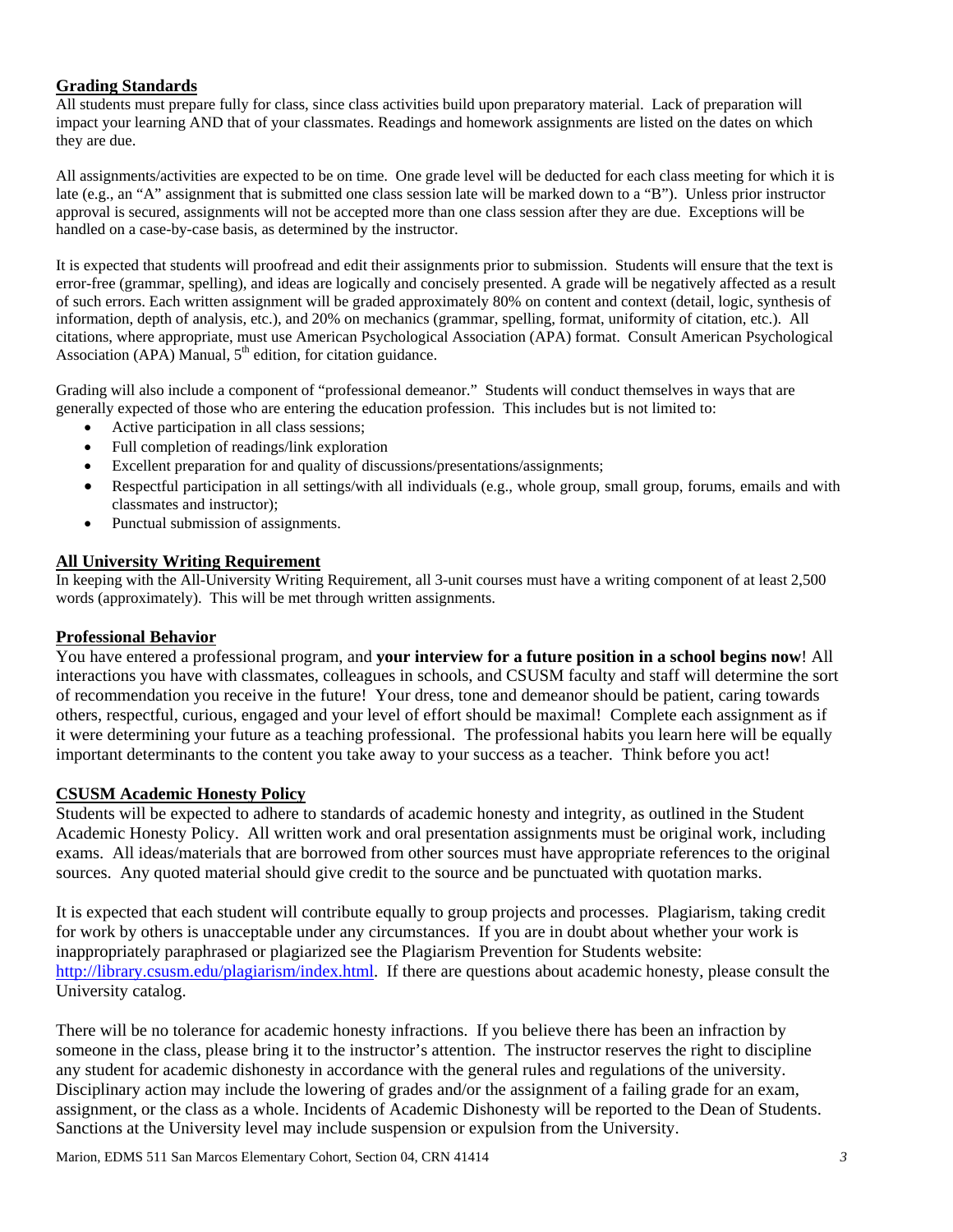# **Use of Technology**:

Students are expected to demonstrate competency in the use of various forms of technology (i.e. word processing, electronic mail, Moodle, use of the Internet, multimedia/online presentations). Specific requirements for course assignments with regard to technology are at the discretion of the instructor. Keep a digital copy of all assignments for use in your teaching portfolio. All assignments will be submitted online, and some may be submitted in hard copy as well with further details provided by the instructor as needed.

# **Electronic Communication Protocol:**

Electronic correspondence is a part of your professional interactions. If you need to contact the instructor, e-mail is often the easiest way to do so. All received e-mails will be responded to in a timely manner, typically between the hours of 8AM and 5PM, PST.

Please be reminded that e-mail and on-line discussions are a very specific form of communication, with their own nuances and netiquette. For instance, electronic messages sent in all upper case (or lower case) letters, major typos, or slang, often communicate more than the sender originally intended. Please be mindful of all e-mail and on-line discussion messages you send to your colleagues, to faculty members in the School of Education, or to persons within the greater educational community. All electronic messages should be crafted with professionalism and care.

Guillaume (2010*)* offers some specific tips (paraphrased):

- **Be nice**. The immediacy and the lack of face-to-face contact of cyberspace seems to engender a lack of civility, especially when emotions are running high.
- **Be polite**. Remember our culture affords respect to people of higher status as a result of factors such as professional position and age. Use proper salutations (greetings) and closings in your e-communication.
- **Be patient and reasonable**. Remember that 24-hour access to your own account does not entitle you to immediate information from your recipient. Exercise reasonable expectations for responses. Similarly, refrain from treating recipients as online databases or help lines. Reserve your electronic requests for information to those items you cannot locate yourself via other channels and to questions whose answers will be brief.
- **Be quiet**. It may be best to "lurk" in a discussion forum to gain a sense of the culture before leaping in with your own contributions. Take the time to read what others have said. Make a point of linking your comments to prior contributors' thereby creating a dialogue rather than a series of comments speaking past one another.
- **Respect privacy**. Do not forward emails/addresses/comments from a person to you on to others without the permission of the sender.
- **Be careful**. Use standard grammar, punctuation, and capitalization, including upper and lower case letters, and spell check your e-communications. This is particularly true for assignments, forums, and postings, but applies to all course communications.

Things to consider before hitting "send:"

- Would I say in person what this electronic message specifically says?
- How could this message be misconstrued?
- Does this message represent my highest self?
- Am I sending this broad electronic message to avoid a more personal conversation with an individual?

In addition, if there is ever a concern with an electronic message sent to you, please talk with the author in person in order to correct any confusion.

### **Assignments**

Brief descriptions are offered here, with further details available for each assignment/forum/quiz/exam in the Moodle shell.

### **Course Introduction 5 points**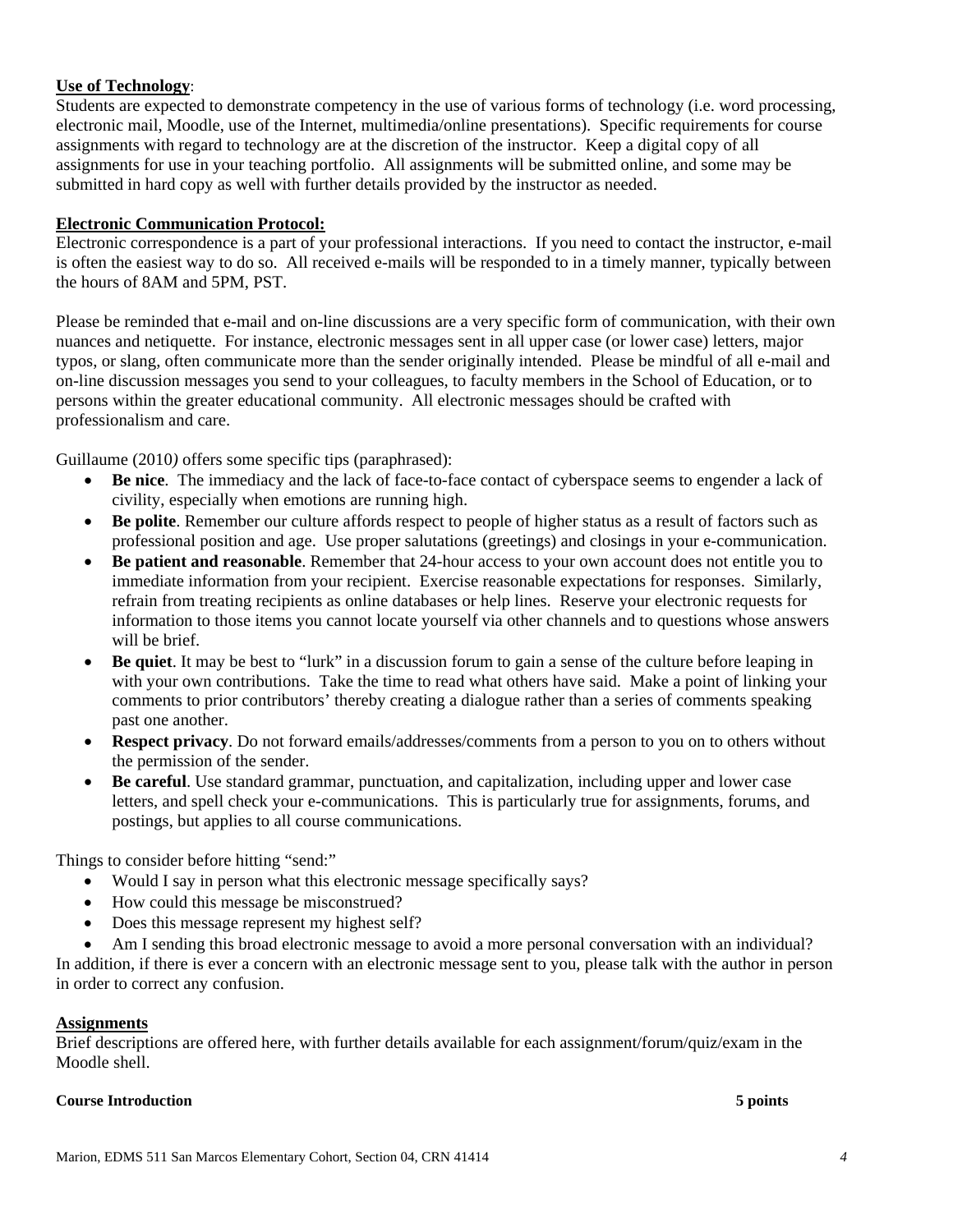These activities are designed not only to familiarize everyone with the course, but also to help us develop a sense of community as we move through the course together. Don't forget there are two parts: I am from…poem and posting a head shot that will help us recognize you beyond your e-presence. Please keep all photos professional and appropriate.

### **Course Introduction Quiz 5 points**

#### You will be able to take the quiz three times to pass, and you should not have trouble with it if you have completed all course introduction activities. The information in the introduction is critical to your success in the course. Hence the quiz!

### **Management Plan Grid 20 points**

 In this activity you will fill in a classroom management grid as directed. You may brainstorm with others in class to work on grid for five key elements of classroom management. You will also write a simple one-page student/parent newsletter your plan. The plan will consist of statements of your guiding principles of classroom management. For each principle you will describe two strategies that demonstrate how you will apply your principles. Each strategy will also include a rationale detailing how your strategies illustrate your classroom management principles. Your task will be to fill each square of the detailing your classroom rules, policies, procedures, etc.

### **Peer Teaching Demonstration 35 points 35 points 35 points in the set of the set of the set of the set of the set of the set of the set of the set of the set of the set of the set of the set of the set of the set of the se**

 You will have the opportunity to facilitate a lesson on an assigned reading from either *Teach Like a Champion* or *Exceptional Lives* during one class session. You will work with a partner to prepare a 15-20 minute learning activity about the reading, outcomes. At the end of the lesson plan submit two potential exam questions as well, that may be compiled along with others followed by a reflective debriefing and answering questions. The activity should engage the class and focus on application of the materials to teaching practice in a meaningful way. Two online formats (Brief Hybrid Workshops and Ability Webquest) are offered as default formats, but you are encouraged to explore alternative technology that follows the same assignment parameters. Each lesson must contain an assessment to determine if classmates have accomplished your student learning in an end of course "abilities exam" described below.

#### **Session Reflections and Discussion Forums 20 points**

 part of the course curriculum. You will also need to read prior contributions and connect them to your unique one. It is not sufficient to say, "I agree with these two entries," instead build on earlier thoughts, or contrast your perspective with theirs, or Throughout the course you are required to submit session reflections and discussion forums dealing with a variety of relevant course topics, each worth one point toward your grade. The directions for completing each of these entries are written into the Cougar course shell. Be sure to complete the reflections and discussion forums on time since your voice is an important offer a different angle on a topic.

### **Topic Quizzes 20 points**

These quizzes are designed as an incentive to complete the readings and topic activities, since they are such an important part of the course content. For each quiz you will have three tries, but the questions will be shuffled. The best way to do well is to complete all readings/forums/activities before you take the quiz!

### **TPA II Lesson Design Grid 35 points**

 revisit the Lesson Design Grid and edit it throughout the class. Your work will be conducted in small grade level groups of 3-4 students, although each of you will work on a unique part of the same standard. Each student will be required to submit an individual unique plan by the end of the course, but the lessons may be related to those of your group. At the outset of this course you will begin work that will help you complete Teacher Performance Assessment II. You will

### **Response to Intervention Documentation Action Plan 25 points**

 determine the resulting impact or lack thereof on academic achievement of students. It is not enough to plan for varied In this assignment you will develop a way to monitor student progress as part of the RTI process. The RTI process involves carefully documenting the adaptations and modifications that we as educators try to improve student learning, and thereby learning needs, we need to follow up to be sure our interventions have been effective, and if not, try new interventions based on their likelihood of being effective to ensure each student achieves academically to the best of their ability. Students will develop an action plan that demonstrates knowledge of and skill with the entire RTI process.

### **Abilities Exam 15 points**

 learned throughout the course. An "abilities matrix" has been provided as an additional tool to help review for the exam. Throughout the course you will experience Peer Teaching lessons about the various disabling conditions that have been identified and how best to respond as a teacher to maximize student learning. This is an opportunity to show what you have

### **Active Engagement 20 points**

 Students will be graded on the level and quality of participation in this course. Students are expected to behave in a professional manner, be fully present, prepared for class, and submit all assignments/posts in a timely manner. Similarly, Marion, EDMS 511 San Marcos Elementary Cohort, Section 04, CRN 41414 *5*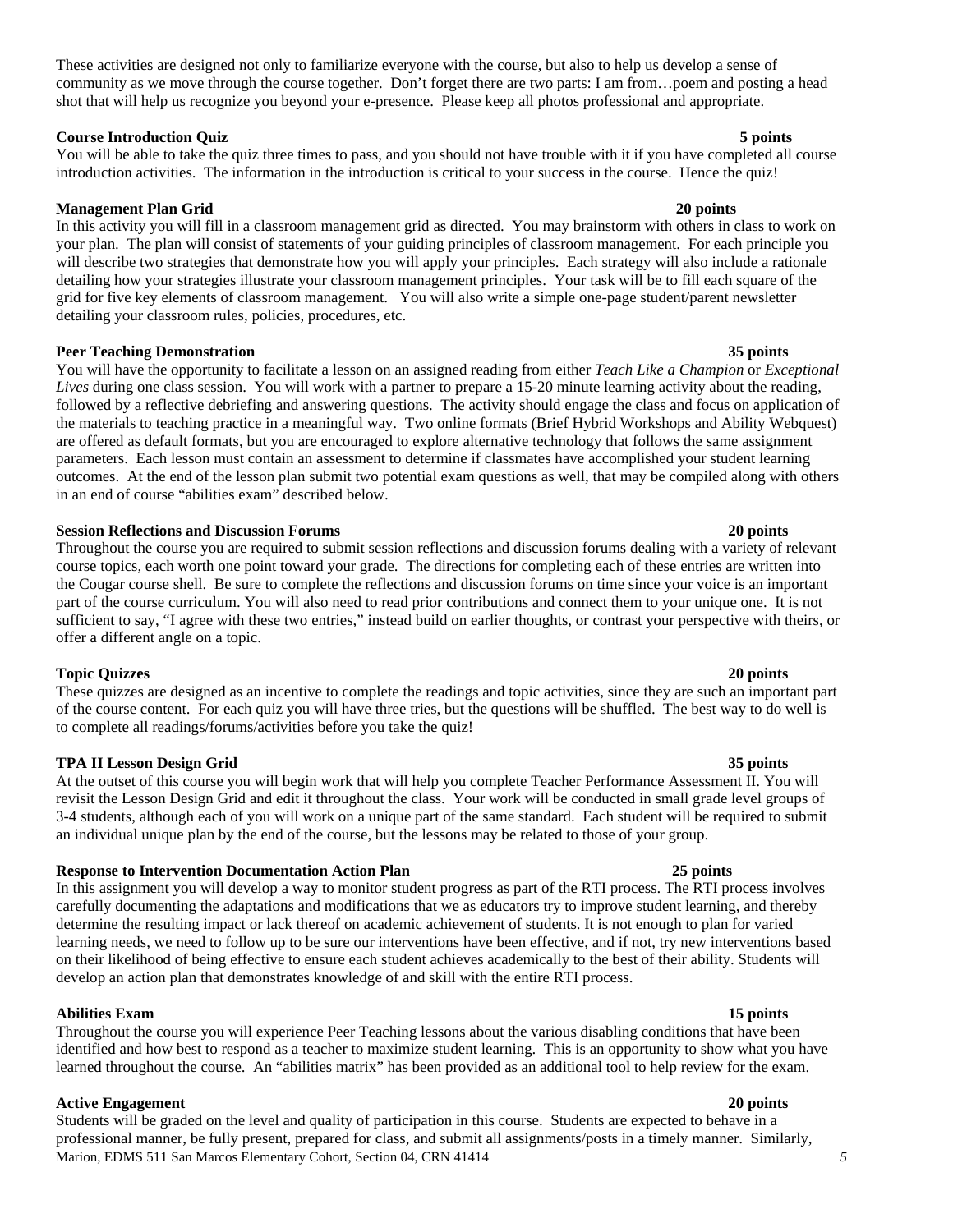when contributing to class, students must demonstrate that their contributions are connected to those of other students rather than pronouncements into the ether! Active engagement requires that students approach the instructor, school personnel, and classmates and colleagues in a respectful manner that emphasizes problem solving. Your full attendance means you are not distracted when participating either asynchronously or synchronously. As a rule, cell phones should be turned off or to the vibrate mode while working on class projects and responding to class forums or peer teaching. It is expected that all students will avoid recreational use of computers, tending to personal matters, or interrupting the flow of the online environment when logged in. Of course, participation all includes the extent, timeliness, and quality of participation in class discussions.

#### **Electronic Submissions of Assignments**

 turn in all assignments in Word, 12 font, using Times New Roman unless in non-text formats as appropriate. This course is paperless. All assignments are to be turned into the Moodle shell (a.k.a. Cougar Course) on time. Points will be deducted for late submissions, as the work you do is essential to the discussions conducted in this course. Make sure you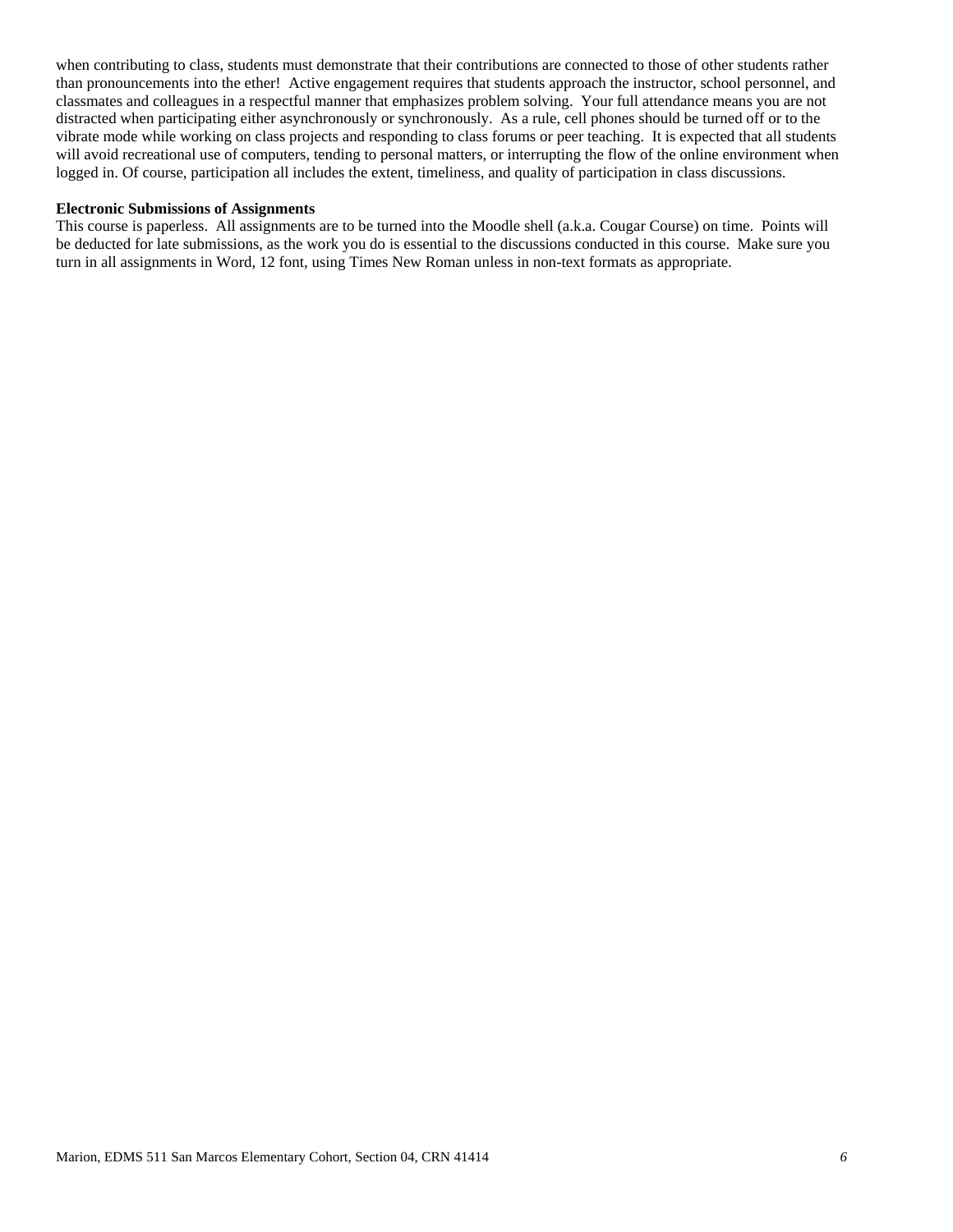### **Tentative Course Schedule**

| <b>Date</b>           | <b>Topic</b>                                                                                                                             | <b>Readings &amp; Assignments Due</b>                                                                                                                                                                                                                                     |
|-----------------------|------------------------------------------------------------------------------------------------------------------------------------------|---------------------------------------------------------------------------------------------------------------------------------------------------------------------------------------------------------------------------------------------------------------------------|
| $\mathbf{1}$<br>08/30 | Introduction/Course overview<br>Community building<br>Lesson planning workshop<br>Management issue: Planning for<br>academic achievement | Read forward, the author, and<br>introduction, and<br>Chapter two, Planning that ensures<br>academic<br>achievement - Teach Like a Champion.<br>Submit classroom introduction<br>assignment.<br><b>Examine TPA 2</b> materials to prepare for<br>lesson writing workshop. |
| 2<br>09/13            | Lesson planning workshop,<br>continued                                                                                                   | Submit session reflection.<br>Read Chapter one, Setting high<br>expectations - Teach Like a Champion.                                                                                                                                                                     |
|                       | Differentiation and universal access<br>Using an ability matrix for<br>differentiation                                                   | <b>Browse</b> the linked articles to prepare to<br>teach a diverse group of students.<br>Review the management plan<br>assignment.                                                                                                                                        |
|                       | Peer teaching presentation<br>Management issue: Setting high<br>academic expectations.                                                   | Group one: Prepare for peer teaching,<br>Chapter one - Teach like a Champion.                                                                                                                                                                                             |
| 3<br>09/20            | Six Facets of Understanding<br>What is it to know?<br>Peer teaching presentation                                                         | Submit: session reflection.<br>Read Chapter three, Structuring and<br>delivering<br>lessons - Teach Like a Champion, and<br>"Six facets<br>of understanding" article.                                                                                                     |
|                       | Management issue: Structuring and<br>delivering lessons                                                                                  | Review the management plan grid and<br>write down any questions you have about<br>this assignment.<br>Complete discussion forum, What does it                                                                                                                             |
|                       |                                                                                                                                          | mean to know?<br>Group two: Prepare for peer teaching,<br>Chapter three, Teach Like a Champion.<br>Submit session reflection.                                                                                                                                             |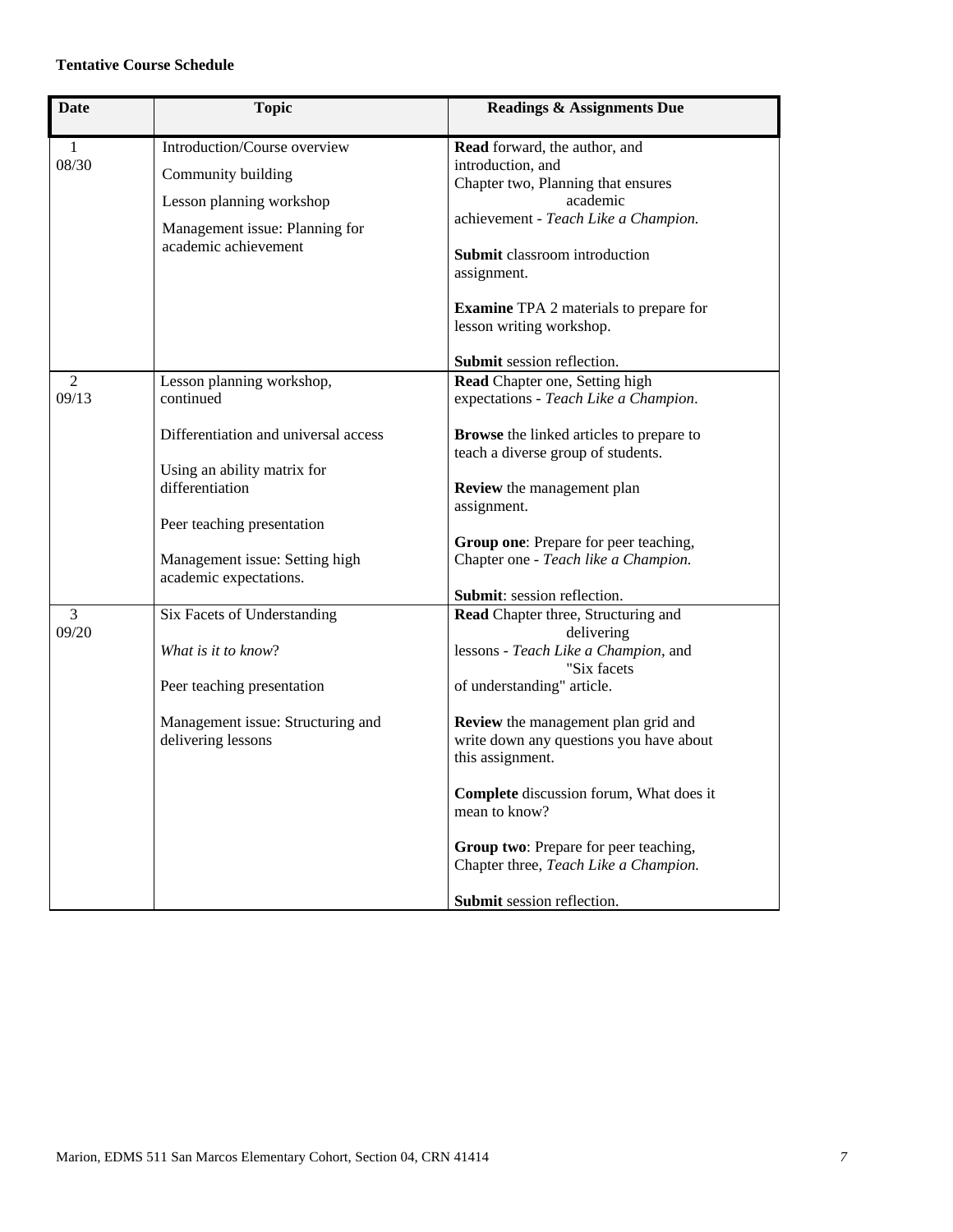| $\overline{4}$<br>09/27 | Overview of pre-assessment,<br>formative, and summative      | Read Chapter four, Engaging students in<br>lessons - Teach Like a Champion, and                    |
|-------------------------|--------------------------------------------------------------|----------------------------------------------------------------------------------------------------|
|                         | assessment strategies.                                       | "Backward design 101" article.                                                                     |
|                         |                                                              |                                                                                                    |
|                         | Introduction of principles of                                | <b>Browse</b> all of the content links for                                                         |
|                         | backward design lesson planning                              | assessment and think about the question:<br>What are the elements of a quality                     |
|                         | Peer teaching presentation                                   | assessment?                                                                                        |
|                         | Management issue: Engaging<br>student is lessons             | <b>Complete</b> discussion forum, Assessment<br>sample and reflection.                             |
|                         |                                                              | Group three: Prepare for peer teaching,<br>"Backward design 101," turn in one page<br>lesson plan. |
|                         |                                                              | Group four: Prepare for peer teaching,<br>Chapter four, Teach Like a Champion.                     |
|                         |                                                              | Submit session reflection                                                                          |
| 5<br>10/04              | Elements of Response to<br>Intervention (RtI) teaching       | Read "Six guiding principles of RtI"<br>article and                                                |
|                         | strategies for working with students<br>with special needs   | all three progress monitoring articles.                                                            |
|                         |                                                              | <b>Browse</b> the RtI Power Point and video.                                                       |
|                         | Elements of progress monitoring in<br>instruction            | <b>Complete</b> discussion forum, Monitoring<br>student                                            |
|                         | Case studies of monitoring process                           | progress example and reflection.                                                                   |
|                         | Peer teaching presentation                                   | Group five: Prepare to teach RtI Power<br>Point and                                                |
|                         | Management issue: RtI                                        | article.                                                                                           |
|                         |                                                              | Submit session reflection and the ability<br>case analysis assignment.                             |
| 6                       | Managing teacher and student stress                          | Read Chapter six, Setting and                                                                      |
| 10/11                   |                                                              | maintaining high behavioral expectations                                                           |
|                         | Overview of common student<br>behavior issues                | - Teach Like a Champion and the article,<br>"The ESL family science night".                        |
|                         |                                                              |                                                                                                    |
|                         | What is service learning?                                    | Complete discussion forum, Example of<br>a classroom management strategy and                       |
|                         | Case studies of classroom                                    | reflection.                                                                                        |
|                         | management and student behavior                              |                                                                                                    |
|                         | issues                                                       | <b>Complete</b> the assignment Student<br>behavior case study example.                             |
|                         | Peer teaching presentation                                   |                                                                                                    |
|                         |                                                              | Group six: Prepare for peer teaching,                                                              |
|                         | Management issue: Setting and<br>maintaining high behavioral | Chapter six - Teach Like a Champion.                                                               |
|                         | expectations                                                 | Submit session reflection.                                                                         |
|                         |                                                              |                                                                                                    |